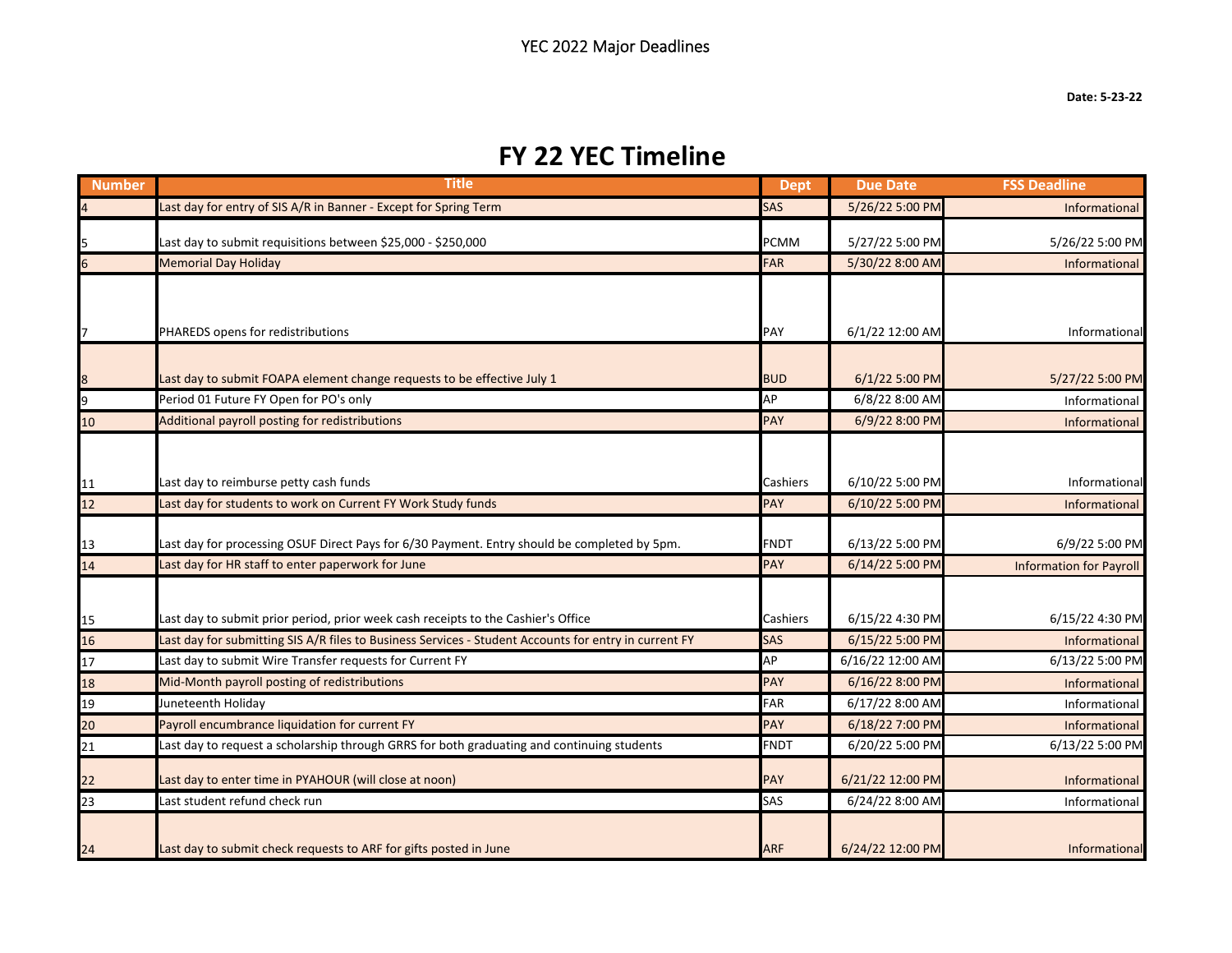## YEC 2022 Major Deadlines

| <b>Number</b>   | <b>Title</b>                                                                                        | <b>Dept</b>     | <b>Due Date</b>  | <b>FSS Deadline</b>  |
|-----------------|-----------------------------------------------------------------------------------------------------|-----------------|------------------|----------------------|
|                 |                                                                                                     |                 |                  |                      |
| 25              | Last day for submitting bulk coin deposits to be deposited in Current FY                            | Cashiers        | 6/24/22 5:00 PM  | Informational        |
| 26              | lune zero sequence payroll posting                                                                  | <b>PAY</b>      | 6/24/22 8:00 PM  | Informational        |
| 27              | Last day for requests to be approved in the OSUF Reimbursement System for 6/30 deposit              | FNDT            | 6/27/22 5:00 PM  | 6/16/22 5:00 PM      |
| 28              | A/P Check Run (Normal Run)                                                                          | <b>Cashiers</b> | 6/28/22 8:00 AM  | Informational        |
| 29              | New Credit card transactions will not be loaded into Concur.                                        | AP              | 6/28/22 10:00 AM | Informational        |
|                 |                                                                                                     |                 |                  |                      |
| 30              | All Cash Receipts should be submitted to the Cashier's Office by Noon.                              | Cashiers        | 6/30/22 12:00 PM | 6/30/22 12:00 PM     |
| 31              | Banner SIS will not be available to update activity after 12:00 pm, noon.                           | SAS             | 6/30/22 12:00 PM | Informational        |
| 32              | All Point of Sale (POS) merchants must be settled by noon.                                          | Cashiers        | 6/30/22 12:00 PM | 6/30/22 12:00 PM     |
| 33              | Last day to enter Labor Distribution Changes in PHAREDS for current FY. PHAREDS will close at noon. | PAY             | 6/30/22 12:00 PM | 6/6/22 5:00 PM       |
| 34              | Invoice Approvals must stop in order to complete final 6/30 AP Check Run.                           | AP              | 6/30/22 2:00 PM  | Informational        |
| 35              | Last June AP Check Run                                                                              | Cashiers        | 6/30/22 3:00 PM  | Informational        |
|                 |                                                                                                     |                 |                  |                      |
|                 | Physical count of petty cash or vault funds should be completed.                                    | Cashiers        | 6/30/22 5:00 PM  | 6/30/22 12:00 PM     |
| $\frac{36}{37}$ | Final payroll posting of adjustments and manual checks                                              | PAY             | 6/30/22 8:00 PM  | Informational        |
| 38              | Period 01 of the New FY is Open for Cash, JVs, and Invoices.                                        | <b>FAR</b>      | 7/1/22 8:00 AM   | Informational        |
| 39              | Banner SIS update will be restored upon completion of SIS AR Recon.                                 | SAS             | 7/1/22 10:00 AM  | Informational        |
| 40              | Last day to submit budget change requests for changes CROSSING college/unit boundaries              | <b>BUD</b>      | 7/1/22 5:00 PM   | 6/27/22 5:00 PM      |
| 41              | 4th of July Holiday                                                                                 | <b>FAR</b>      | 7/4/22 8:00 AM   | Informational        |
| 42              | Last day to provide OSRAA with expense information on Kxxxxx Grants                                 | <b>OSRAA</b>    | 7/8/22 12:00 PM  | <b>Informational</b> |
|                 |                                                                                                     |                 |                  |                      |
| 43              | Budget clean-up JVs on 1xGF, 1xGP, and 1xAS rules codes must be completed and approved by Noon      | <b>BUD</b>      | 7/8/22 12:00 PM  | 6/16/22 5:00 PM      |
| 44              | Last day to post FUPLOAD JV transactions with June Transaction dates                                | <b>FAR</b>      | 7/8/22 12:00 PM  | 7/6/22 5:00 PM       |
| 45              | Last day to enter Invoices with June Transaction dates                                              | АP              | 7/8/22 12:00 PM  | 7/6/22 5:00 PM       |
| 46              | Last day to approve Concur Expense Reports for FY22                                                 | AP              | 7/8/22 1:00 PM   | Informational        |
| 47              | Banner FIS will be unavailable starting at 3pm. Includes all Finance forms, jobs, and reports.      | <b>DFAIT</b>    | 7/8/22 3:00 PM   | Informational        |
|                 |                                                                                                     |                 |                  |                      |
| 48              | Invoices and JVs for June transactions must be approved; Incomplete June JVs will be deleted.       | <b>FAR</b>      | 7/8/22 3:00 PM   | Informational        |
|                 |                                                                                                     |                 |                  |                      |
| 49              | Last day for verifying all completed FY22 purchase orders are closed                                | AP              | 7/8/22 5:00 PM   | Informational        |